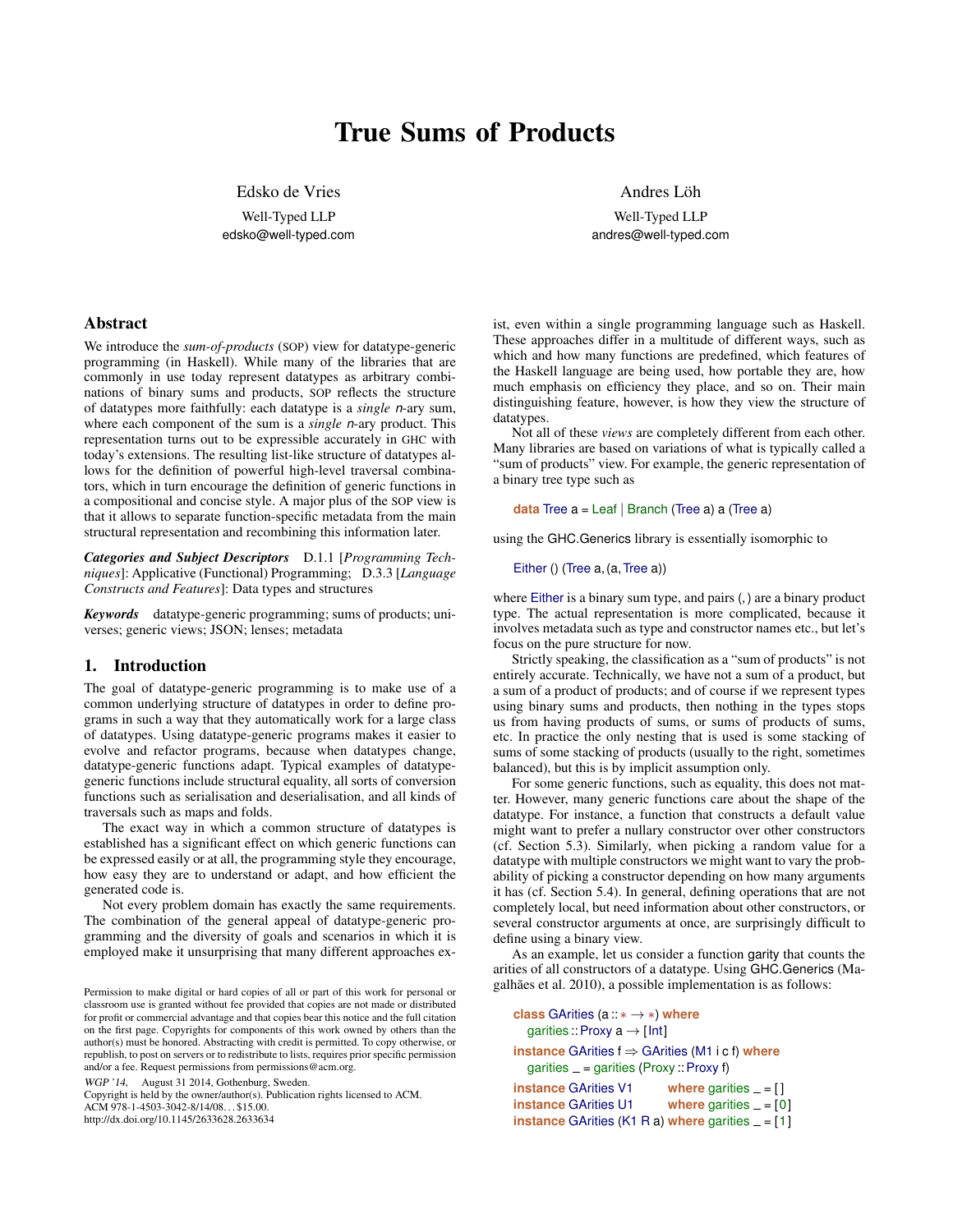```
instance (GArities f,GArities g) ⇒ GArities (f :∗: g) where
  garities = let [x] = garities (Proxy :: Proxy f)
                  [y] = garities (Proxy :: Proxy g)
               \ln [x + y]instance (GArities f,GArities g) ⇒ GArities (f :+: g) where
  garities = garities (Proxy :: Proxy f)
            ++ garities (Proxy ::Proxy g)
```
Let's ignore the details and just look at the high-level structure: The first instance skips over metadata; the next three instances are the case for empty datatypes, nullary constructors, and unary constructors, and the final two cases are for products and sums.

Let us focus on the case for binary products: at this point, we are traversing the structure of a particular constructor, so we can assume that if we call garities on the left or right component, exactly one arity will be returned. This function is safe only because we know how datatypes will in general be represented. If these implicit assumptions are violated for whatever reason, the code will break horribly, as the type system does not help us here.

While it is possible to reestablish type safety by using a different function garities<sub>Prod</sub> :: Proxy a  $\rightarrow$  Int that just traverses the product structure and returns a single arity, this leads to new problems: calling garities<sub>Prod</sub> in the sum-case would not work, as some children of the binary sum are other sums, whereas others correspond to single constructors. Instead, we must observe that every individual constructor is guarded by a certain piece of metadata (another implicit assumption) and use the metadata-case to mitigate between garities<sub>Prod</sub> and garities. All this is possible, but it's tedious and error-prone. It's also in no way specific to GHC.Generics, which we've merely selected as a representative example.

We argue that binary sums and products that can arbitrarily be combined are simply not a good fit for many generic functions, because this kind of view does not represent the structure of the underlying Haskell datatypes very faithfully.

In this paper, we introduce a view (which we call SOP) which is based on a *single*, *n*-ary, sum, where each component of the sum is a *single*, *n*-ary, product. This sum of products is characterised by a list of list of types, and counting arities is a simple matter:

arities ::  $\forall$ a. SingI (Code a)  $\Rightarrow$  Proxy a  $\rightarrow$  [Int] arities  $=$  map length  $\circ$  collapse<sub>POP</sub>  $$$  (pure<sub>POP</sub> (K ()) :: POP (K ()) (Code a))

Intuitively, the pure $_{POP}$  creates a () value for every argument of every constructor in a nested, potentially heterogeneous list. As every element is in fact of the same type, we can collapse<sub>POP</sub> this structure into a normal homogeneous list of lists (of type  $[[()]]$ ). Mapping with length then yields the desired result. The use of a list-like underlying structure facilitates a generic programming style based on high-level, powerful traversal combinators such as  $pure<sub>POP</sub>$  and collapse<sub>POP</sub> in this example, encouraging more concise and more high-level definitions that are based on composing several steps.

The SOP view also takes a very interesting approach to metadata. In most generic views, metadata is intertwined with the structural representation, which means that *every* generic function has to deal with it in some way—even if it is just ignored, as in the M1 case for garities shown above. Furthermore, metadata sometimes leads to additional implicit assumptions about the shape of the data.

In the SOP view, metadata is completely independent from the data representation. This means that functions which do not need it don't have to deal with it; conversely, it also means that we can easily define application-specific metadata, i.e., type-directed additional information that "configures" how a particular generic function should behave.

*Contributions* Our paper makes the following contributions:

- We present the SOP view for generic programming, a view that is more typed and therefore more faithfully represents the structure of Haskell datatype compared to binary sum-ofproduct approaches.
- We argue that a more precise, list-like structure, facilitates taking a high-level view on generic function definition by admitting a rich interface of powerful and reusable traversal combinators, while still admitting the flexibility of performing explicit induction on the type structure when needed.
- The separation of metadata from the data representation not only unclutters all the definitions that don't need any metadata it also facilitates to define generic functions that use applicationspecific metadata in an entirely type-safe way.

*Implementation* The SOP view is made possible and feasible by several, partially quite recent, extensions to the GHC type system, such as data kinds, kind polymorphism, and GADTs.

The code in this paper itself is executable—the paper sources have been type-checked. There is also a separate implementation in the generics-sop library (available on Hackage). The library shares all the core ideas with this paper, but deviates in some details which we've adapted in this paper for reasons of space or presentation.

*Structure of the paper* The rest of the paper is structured as follows: In Section 2, we discuss some basic concepts and some GHC extensions that we make use of throughout the paper. In Section 3, we introduce the SOP view. Based on this view, we then develop a library of high-level traversal combinators (Section 4). With the help of these, we discuss several examples (Section 5). In Section 6, we focus on how metadata is treated using the SOP view and discuss further examples. In Section 7, we compare our approach to related work, before we discuss future possibilities and conclude in Section 8.

## 2. Preliminaries

In this section we briefly describe some simple datatypes that we will use throughout the paper, as well as some of the more recent GHC extensions that we rely on.

Every Haskell programmer is intimately familiar with

```
id :: a \rightarrow aconst::a \rightarrow b \rightarrow a
```
In this paper we will be doing a lot of type-level programming, and will hence need the type level equivalents of these functions:

```
\mathsf{newtype} \mid (\mathsf{a}::*) \qquad = \mathsf{I} \{\mathsf{unl}::\mathsf{a}\}\newtype K (a :: *) (b :: k) = K {unK:: a }
```
These are similar to their definitions in the standard libraries (called Identity and Constant, respectively), but the definition of K makes use of GHC's PolyKinds extension and is *kind polymorphic*; we will need this generality.

Polymorphic kinds become particularly important in the presence of *data kinds* (Yorgey et al. 2012), another recent GHC feature that we will use. With the DataKinds extension enabled, datatype definitions are automatically *promoted* to kind definitions. This includes several built-in datatypes such as lists: given a kind k, we can construct the a type level list of kind '[k], with '[] being the empty list of types and (k': ks) denoting type-level "cons". The tick marks are used to explicitly indicate that we mean the promoted type or term constructors in situations where the syntax is otherwise ambiguous. In this paper we will make extensive use of type-level lists (but no other promoted datatypes).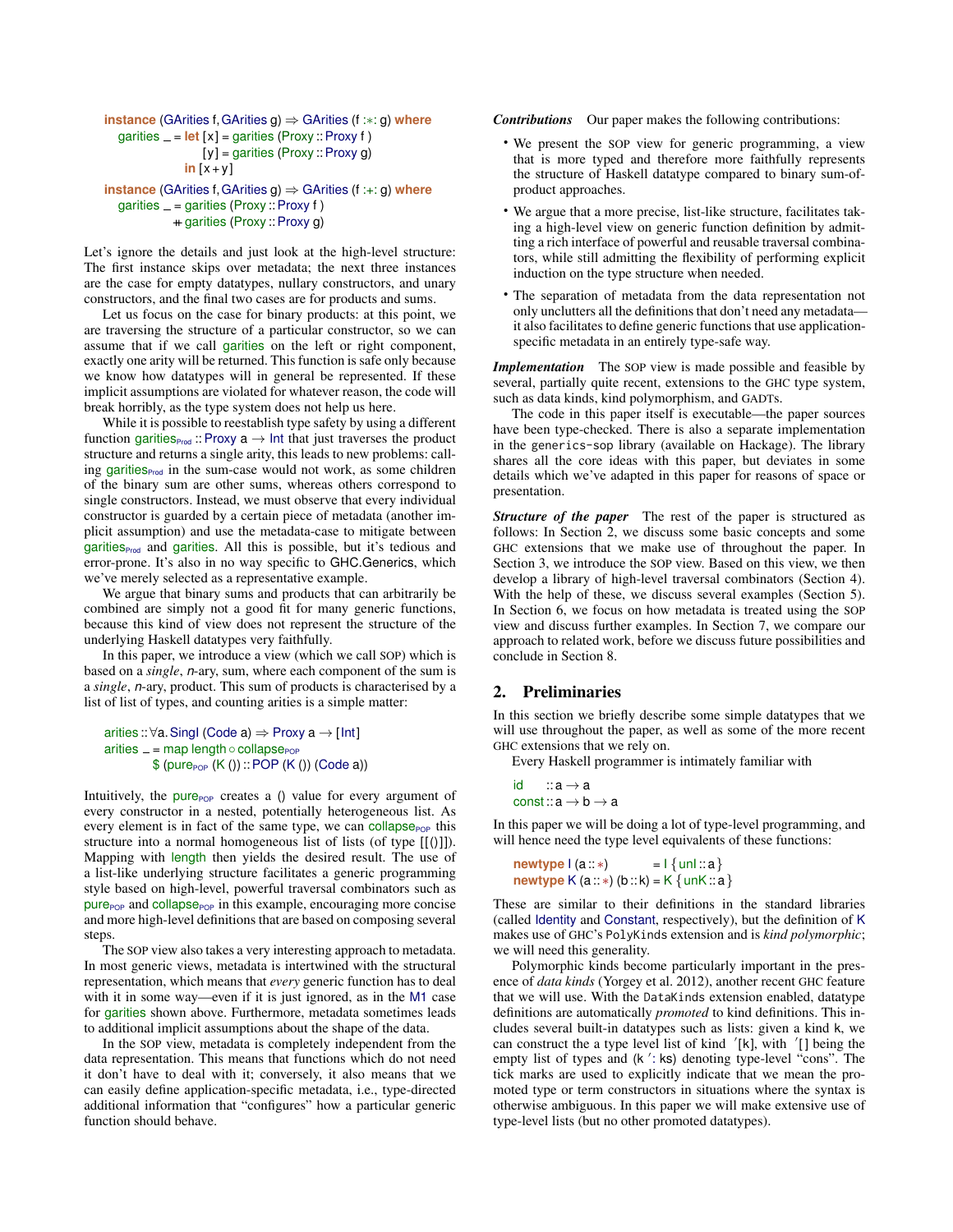We furthermore rely on *constraint kinds*. Constraints, sometimes also known as *qualifiers*, are things such as Show a in

```
show :: Show a \Rightarrow a \rightarrow String
```
Under the ConstraintKinds extension, Show is a type like another, albeit of a special kind:

Show :: ∗ → Constraint

This means that we can, and will, use constraints in type synonyms, type families, etc., and indeed we can, and will, *quantify* over constraints (i.e., use type variables of kind  $* \rightarrow$  Constraint).

## 3. The SOP universe

In this section we introduce the basic idea and the implementation of the sum-of-products (SOP) approach to datatype-generic programming.

In dependently typed languages, a *universe* consists of a type of codes together with an interpretation function mapping codes to types (Martin-Löf 1984). The codes serve as an abstract representation of the types. Functions can be defined inductively over the codes and are then generic over all types described by the universe.

In Haskell, we cannot map values to types, but in the presence of DataKinds, we can lift everything up by one level: We use a *kind* (rather than a type) of codes. An interpretation function becomes a type-level function (in general, a type family, data family or a GADT) parameterised over an argument that has the kind of codes.

## 3.1 Codes and interpretations

The fundamental idea of the SOP universe is that the kind of *codes* is a (promoted) list of list of types, written [[∗]]. The goal of the universe is to provide descriptions of Haskell datatypes (of kind ∗). We use a type family to map a datatype to its code:

#### **type family** Code (a :: ∗) :: [[∗]]

A type of kind [[∗]] has no inhabitants—it is merely an abstract description that we can operate on. Consider the following simple datatype of arithmetic expressions with just integer constants and addition as an example:

**data** Expr = Num Int | Add  $\{left: E$ xpr, right :: Expr  $\}$ 

The code for Expr looks as follows:

**type instance** Code Expr = '['[Int], '[Expr, Expr]]

The outer list has one element per constructor. For each constructor, the corresponding inner list contains the types of the constructor arguments.

Based on the SOP codes of kind [[∗]], we can now consider *interpretations*.

The most important interpretation is called SOP f ("sum of products"). It views the outer list as an *n*-ary sum, representing the choice between the constructors, and the inner lists as *n*-ary products, representing the constructor arguments. In addition, the functor f is applied to each of the elements. An important property is that SOP I (Code a) (where I is the identity functor) is isomorphic to the original datatype a. This isomorphism is captured by the type class Generic:

```
type Rep a = SOP I (Code a)
class SingI (Code a) ⇒ Generic (a :: ∗) where
  from :: a \rightarrow \text{Rep } ato :: Rep a \rightarrow a
```
The functions from and to witness the isomorphism and are supposed to be mutual inverses. The SingI constraint will be explained in Section 4.1; for now, it suffices to say that it will always be satisfied. The purpose of the class Generic is as follows: if we manage to define a function that works for all (or a certain, well-specified subset of) codes, then we can turn that function into a datatypegeneric function by making it work on all suitable instances of class Generic, applying the isomorphisms to translate as needed between the original datatype and its structural representation.

We will provide example instances of class Generic as soon as we have defined SOP in Section 3.3. As we shall see, they are straight-forward to define, and can easily be derived by Template Haskell (or by GHC itself, when appropriately extended).

There is another interesting interpretation of our codes, called POP f (for "product of products"). It views both the outer and the inner type-level lists as *n*-ary products, and once again applies f to all the elements. A POP f represents a table of information that is available at each component of the original datatype. A POP structure is excellent for storing information we need or want for all the components of all constructors. For example, the arities function from Section 1 made use of POP.

Let us now discuss how to define SOP and POP, before we go on to provide concrete examples for instances of the Generic class and then move on to build a library on top of our basic universe.

#### 3.2 Sums and Products

In order to translate Haskell values into the SOP universe, we need support for *n*-ary sums and products. As a first attempt, the following datatype is isomorphic to arbitrary right-nested pairs (or heterogeneous lists):

**data** NP:: [∗] → ∗ **where** -- preliminary Nil :: NP <sup>0</sup> [ ] (:∗) :: x → NP xs → NP (x <sup>0</sup> : xs)

For example, the nested pair

 $(True, ('x', 3))$  :: (Bool, (Char, Int))

corresponds to

```
True :* 'x' : * 3 : * Nil :: NP ' [Bool, Char, Int]
```
(assuming that (:∗) is right-associative, just like ordinary (:) for lists).

We will however often need a product

f  $T_1 \times f T_2 \times \cdots \times f T_n$ 

for some functor f; so we choose to define NP with functor application "built-in":

data  $NP::(k \rightarrow *) \rightarrow [k] \rightarrow *$  where  $Nil :: NPf'[]$  $(:*)::f x \rightarrow NP f x s \rightarrow NP f (x':x s)$ 

The nested pair from above can still be expressed by choosing the identity functor I (cf. Section 2) for f:

I True :∗ I ' x ' :\* I 3 :\* Nil :: NP I '[Bool, Char, Int]

We can define *n*-ary sums in a similar manner:

```
data NS:: (k \rightarrow *) \rightarrow [k] \rightarrow * where
    Z:: f x \rightarrow NS f (x': xs)S:: NS f xs \rightarrow NS f (x': xs)
```
The constructor names are reminiscent of Peano naturals. The constructor Z injects into the first component of a sum (with a least one component), S◦Z into the second component of a sum (with at least two components), and so on:

 $Z$  :: f  $x \rightarrow NS f(x': xs)$  $S \circ Z$  :: f y  $\rightarrow$  NS f (x': y': xs)  $S \circ S \circ Z :: f z \rightarrow NS f(x' : y' : z' : x s)$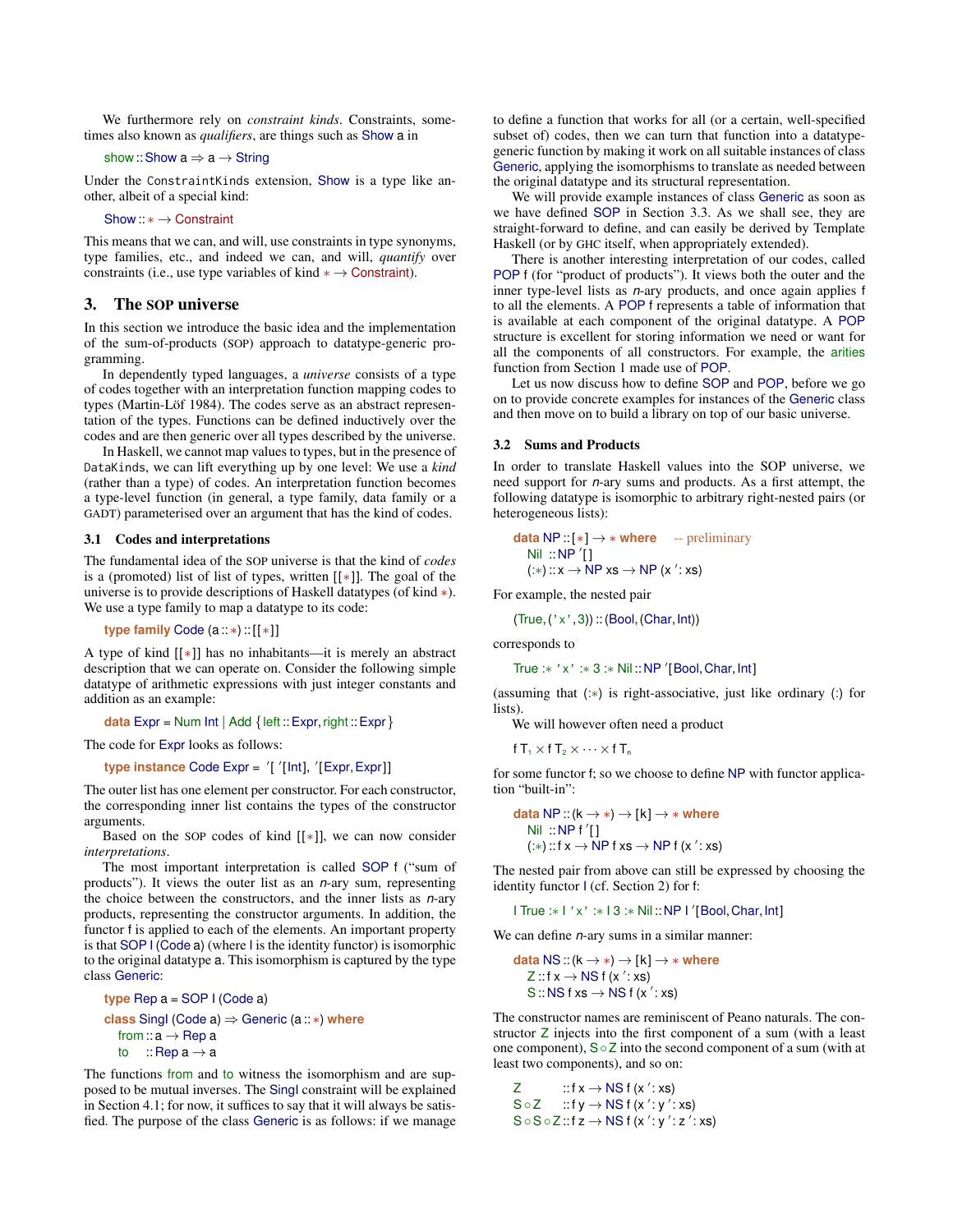By nesting NS and NP applications, we can define both SOP and  $POP<sup>1</sup>$ :

```
type SOP (f::k \rightarrow *) (xss :: [[k]]) = NS (NP f) xss
type POP (f::k \rightarrow *) (xss :: [[k]]) = NP (NP f) xss
```
The definition of POP relies on the kind polymorphism of NP: the first argument of the inner application has kind  $k \rightarrow *$ , the first argument of the outer application has kind  $[k] \rightarrow *$ .

## 3.3 Examples

Having discussed the definition of SOP, we are finally equipped to give a concrete example instance of the Generic class.

Let's return to our example type of arithmetic expressions, for which we had already defined:

```
data Expr = Num Int | Add \{left: Expr, right :: Expr\}type instance Code Expr = '['[Int], '[Expr, Expr]]
```
The class instance looks for Expr as follows:

**instance** Generic Expr **where** from (Num n) =  $Z$  (I n :\* Nil from (Add e f) =  $S(Z$  (I e : $*$  I f : $*$  Nil)) to  $(Z \t (ln : * Nil)) = Num n$ to (S (Z (I e :∗ I f :∗ Nil))) = Add e f

The recursive occurrences of Expr are not translated. This shallow transformation between a datatype and its structural representation is rather common for datatype-generic programming. It has the advantage that from and to are not recursive. We will come back to this point in Section 5.1.

As another example, let us look at a Generic instance for a parameterised datatype such as lists:

**type instance** Code [a] = '['[], '[a,[a]]] **instance** Generic [a] **where**  $from [ ] = Z \t Nil$ from  $(x : xs) = S (Z (l x : * l x s : * Nil))$ to  $(Z \t Nil)$  = [ ] to  $(S (Z (I x : * I x s : * Nil))) = x : x s$ 

Again, we perform a shallow translation, not touching any of the components. This means that we can define Generic [a] without having to require Generic a.

As we can see from these two examples, Generic instances are rather straight-forward to define. Nevertheless, to make generic functions defined in the SOP view applicable to a datatype, a Generic instance has to be provided, and this is tedious.

In practice, we therefore prefer to let the compiler generate the instance for us. The generics-sop library contains Template Haskell (Sheard and Peyton Jones 2002) code to do so. There, we can e.g. write

## deriveGeneric 'Expr

to have the above Generic instance of Expr derived for us. It's also possible to extend GHC (similar to the DeriveGeneric extension that already exists for GHC.Generics) to have built-in support for this class, or to use techniques as described by Magalhães and Löh (2014) to automatically translate between a GHC-internal representation and the SOP universe.

## 4. Traversal Combinators

In principle, we have all the ingredients now and could start defining generic functions, by induction over SOP values. However, the list-like structure we have available invites to build higher-level traversal operators that can be reused in the definition of several generic functions.

We argue that the very structured SOP view makes it easier to approach generic programming with higher-order functions: the product and sum structure are clearly separate from each other, which encourages to traverse them separately with dedicated combinators and compose the different phases.

In this section, we therefore try to reveal a bit more structure in the four types we mostly deal with: NP, NS, SOP and POP<sup>2</sup>. With the combinators we build in this section (the final list is shown in Figure 2), we can then implement actual application-specific generic functions in a very concise fashion. We will provide examples in Sections 5 and 6.

#### 4.1 Constructing products

We will equip NP with what looks like an applicative interface; the analogy with Applicative is not perfect, but we will use the same nomenclature as an aid to the reader to make it easier to remember the names.

The first thing we need is an equivalent of pure for NP. We might try to define

 $pure_{NP}$  :: ( $\forall$ a.f a)  $\rightarrow$  NP f xs -- preliminary

which creates an NP by repeating the given element as many times as there are elements in xs. However, there is a problem: in order to define this function, we need to perform induction over xs, and there is no way to perform pattern matching on a parametrically polymorphic type variable such as xs in Haskell. In a dependently typed language, xs would be a term-level list we could match on. If we want to simulate the situation in Haskell, we need to use either a type class, or a term-level value that reflects the structure of xs on the term level—so-called *singleton types* (Eisenberg and Weirich 2012).

In this paper, we will only need singletons for type-level lists as summarised in Figure 1. We define a data family Sing and a type class SingI that are mutually recursive. A Sing a is an explicit representation of type a on the term-level, in such a way that we can pattern-match on it. Since there is at most one such value for any given type, we use class SingI to infer that value automatically whenever possible.<sup>3</sup>

For type-level lists, we introduce SNil and SCons to distinguish between the two possible cases. For types of kind ∗, we introduce a "dummy" singleton SStar that does not actually allow us to distinguish different types of kind ∗ at run-time. So even in the presence of a SingI (a :: ∗) constraint, parametricity still holds. We can use singletons in the definition of  $pure_{NP}$  as follows:

pure<sub>NP</sub> ::  $\forall$ f xs. SingI xs  $\Rightarrow$  ( $\forall$ a. f a)  $\rightarrow$  NP f xs pure<sub>NP</sub>  $f = \text{case} \sin g$ : Sing xs of  $SNil \rightarrow Nil$ SCons  $\rightarrow$  f :\* pure<sub>NP</sub> f

Note that we use the ScopedTypeVariables extension here, so the call to sing produces a singleton of the same xs that is also the index of the resulting NP.

<sup>&</sup>lt;sup>1</sup> In the generics-sop package, SOP and POP are defined via **newtype**, so that type class instances can be defined for them.

<sup>&</sup>lt;sup>2</sup> In the generics-sop library, most of the combinators we define in this section are defined via type classes, so that names can be reused. As only the four instances for NP, NS, SOP, and POP are relevant, we do not introduce the classes here, but rather list the explicit types, and add indices to the function names to distinguish the different instances.

<sup>&</sup>lt;sup>3</sup> Our singletons deviate slightly from Eisenberg and Weirich (2012), where Sing and SingI are not mutually recursive. However, using the original approach, every function defined using singletons needs in principle two versions, one using Sing and one using SingI. We can avoid that here. The change is not essential for our development.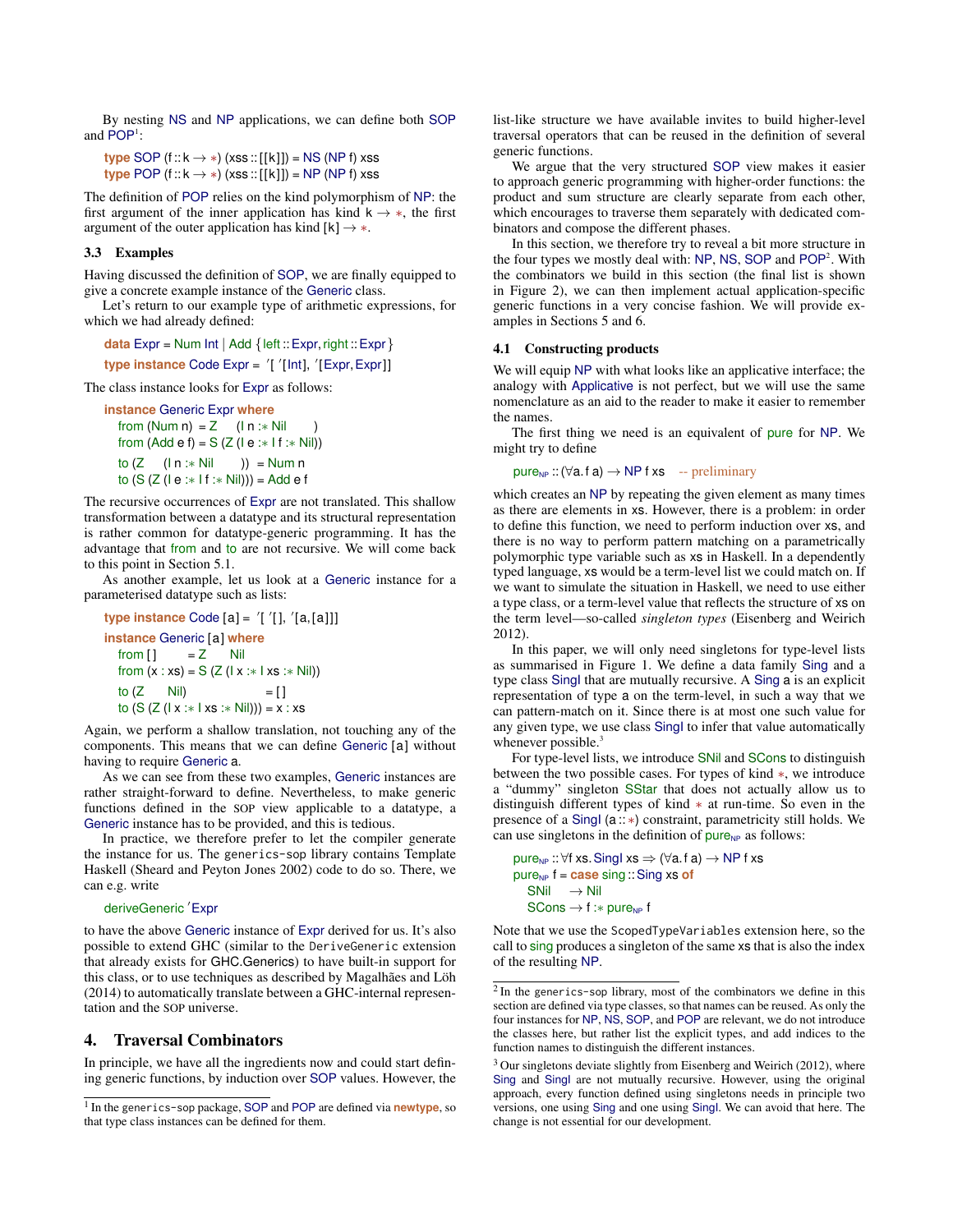We can provide a similar function for products of products:

```
pure_{POP}:: \forall f xss. SingI xss \Rightarrow (\forall a.f a) \rightarrow POP f xss
pure<sub>POP</sub> f = \text{case} \sin q: Sing xss of
    SNil \rightarrow NilSCons \rightarrow pure_{NP} f :* pure<sub>POP</sub> f
```
In practice, however, the types of  $pure_{NP}$  and  $pure_{POP}$  are often too restrictive. They require a value of type ∀a.f a, i.e., a value that is parametrically polymorphic in a. Often we want to use a value that relies on a type class constraint c, of type  $\forall a$  c  $a \Rightarrow f a$ . We therefore define the following variant of  $pure_{NP}$ :

```
cpure<sub>NP</sub> :: \forall c xs f. (All c xs, SingI xs)
             \Rightarrow Proxy c \rightarrow (\foralla.c a \Rightarrow f a) \rightarrow NP f xs
cpure<sub>NP</sub> p f = case sing :: Sing xs of
    SNil \rightarrow NilSCons \rightarrow f : * cpure<sub>NP</sub> p f
```
The constraint All c requires all the types in xs to satisfy c; we can define it as follows:

```
type family All (c :: k → Constraint) (xs :: [k]) :: Constraint
type instance All c
0
                             = ()type instance All c(x' : xs) = (c x, All c xs)
```
For example, the application All Eq '[Bool, Char, Int] expands to the constraint

(Eq Bool, (Eq Char, (Eq Int, ())))

which is equivalent to

(Eq Bool, Eq Char, Eq Int)

The Proxy c argument is necessary because GHC's type inferencer generally refuses to guess the value of constraint variables such as c unless they appear as an argument to a datatype such as Proxy:

**data** Proxy (a :: k) = Proxy

As datatypes are by definition injective, phantom arguments such as that of Proxy are a common technique to provide explicit instantiations of type variables to GHC. For example,

```
cpure<sub>NP</sub> (Proxy: Proxy Eq)
:: (All Eq xs, SingI xs) \Rightarrow (\foralla. Eq a \Rightarrow f a) \rightarrow NP f xs
```
Following the ideas developed for  $c_{\text{pure}_{NP}}$ , we try to generalise pure<sub>POP</sub> to cpure<sub>POP</sub> in a similar manner. Unfortunately, however, we cannot use

cpure<sub>POP</sub> :: (All (All c) xss, SingI xss) -- preliminary  $\Rightarrow$  Proxy c  $\rightarrow$  ( $\forall$ a.c a  $\Rightarrow$  f a)  $\rightarrow$  POP f xss

since type family applications (just like type synonyms) must be fully saturated (Sulzmann et al. 2007, Section 3.6), and All c is not (it only partially applies All). Instead we define All<sup>2</sup>

```
type family All<sup>2</sup> (c :: k → Constraint) (xs :: [[k]]) :: Constraint
type instance All<sup>2</sup> c'
                                      = ()type instance All^2 c (x ': xs) = (All c x, All<sup>2</sup> c xs)
```
and can then define

cpure<sub>POP</sub> ::  $\forall c$  f xss. (All<sup>2</sup> c xss, SingI xss)  $\Rightarrow$  Proxy c  $\rightarrow$  ( $\forall$ a.c a  $\Rightarrow$  f a)  $\rightarrow$  POP f xss

We will come back to the problem of a partial application of All in Section 4.5.

## 4.2 Application

Having defined the analogue of pure, we need to define the analogue of  $\langle \ast \rangle$ , which we will call ap. For NP this amounts to ap-

```
data family Sing (a :: k) :: ∗
data instance Sing (a :: [k]) where
   SNil :: Sing '[]
   SCons:: (SingI x, SingI xs) \Rightarrow Sing (x': xs)
data instance Sing (a :: ∗) where
  SStar::Sing (a :: ∗)
class SingI (a :: k) where
  sing :: Sing a
instance SingI (a :: ∗) where
  sing = SStar
instance Singl '[] where
  sing = SNil
instance (SingI k, SingI ks) ⇒ SingI (k': ks) where
  sing = SCons
```
#### Figure 1. Singletons

plying a product of functions to a product of arguments. The only complication here is that we need to define a lifted function space:

**newtype** (f  $\rightarrow$  g) a = Fn {apFn:: f a  $\rightarrow$  g a }

For convenience, we define a few auxiliary constructors for lifted functions with several arguments:

fn<sub>2</sub> :: (f a → f' a → f'' a) → (f → f' → f'') a<br>fn :: (f a → f' a → f'' a → f''' a) → (f → f'  $f_{\text{ln}_2}$ :: (f a  $\rightarrow$  f' a  $\rightarrow$  f'' a)  $\rightarrow$  (f  $\rightarrow$  f''  $\rightarrow$  f'') a<br> $f_{\text{ln}_3}$ :: (f a  $\rightarrow$  f' a  $\rightarrow$  f'' a  $\rightarrow$  f''' a)  $\rightarrow$  (f  $\rightarrow$  f'  $\rightarrow$  f''  $\rightarrow$  f''') a

Using  $(\rightarrow)$ , it is easy to define ap<sub>NP</sub>:

 $ap_{NP}$ :: NP (f  $\rightarrow$  g) xs  $\rightarrow$  NP f xs  $\rightarrow$  NP g xs<br>ap<sub>NP</sub> Nil Nil = Nil ap<sub>NP</sub> Nil  $ap_{NP}$  (Fn f :\* fs) (x :\* xs) = f x :\*  $ap_{NP}$  fs xs

While we cannot apply a sum of functions to a sum of arguments, we can apply a *product* of functions to a sum of arguments:

 $ap_{NS}$ :: NP (f  $\rightarrow$  g) xs  $\rightarrow$  NS f xs  $\rightarrow$  NS g xs  $ap_{NS}$  (Fn f :\* ) (Z x) = Z (f x)  $ap_{NS}$  (  $=$  :\* fs) (S xs) = S (ap<sub>NS</sub> fs xs)

We provide similar functions for product of products and sums of products:

 $ap_{\text{pop}}$ : POP (f  $\rightarrow$  g) xs  $\rightarrow$  POP f xs  $\rightarrow$  POP g xs  $ap_{SOP}$ ::POP (f  $\rightarrow$  g) xs  $\rightarrow$  SOP f xs  $\rightarrow$  SOP g xs

Armed with pure and ap, we can define a host of derived functions; for example, we can define various variations on liftA (which is like map), such as

```
liftA<sub>NP</sub> :: SingI xs \Rightarrow (∀a.f a \rightarrow g a) \rightarrow NP f xs \rightarrow NP g xs
liftA_{NP} f xs = pure<sub>NP</sub> (Fn f) 'ap<sub>NP</sub>' xs
```
as well as various variations on liftA2 (which is like zipWith), such as

cliftA2<sub>NP</sub> :: (All c xs, Singl xs)  $\Rightarrow$  Proxy c  $\rightarrow$  ( $\forall$ a.c a  $\Rightarrow$  f a  $\rightarrow$  q a  $\rightarrow$  h a)  $\rightarrow$  NP f xs  $\rightarrow$  NP g xs  $\rightarrow$  NP h xs  $cliftA2_{NP}$  p f xs ys = cpure<sub>NP</sub> p (fn<sub>2</sub> f) 'ap<sub>NP</sub>' xs 'ap<sub>NP</sub>' ys

Figure 2 provides an overview.

## 4.3 Collapsing to homogeneous structures

If we instantiate our *n*-ary products with the constant functor K (cf. Section 2) we get a homogeneous product that we can collapse to a list.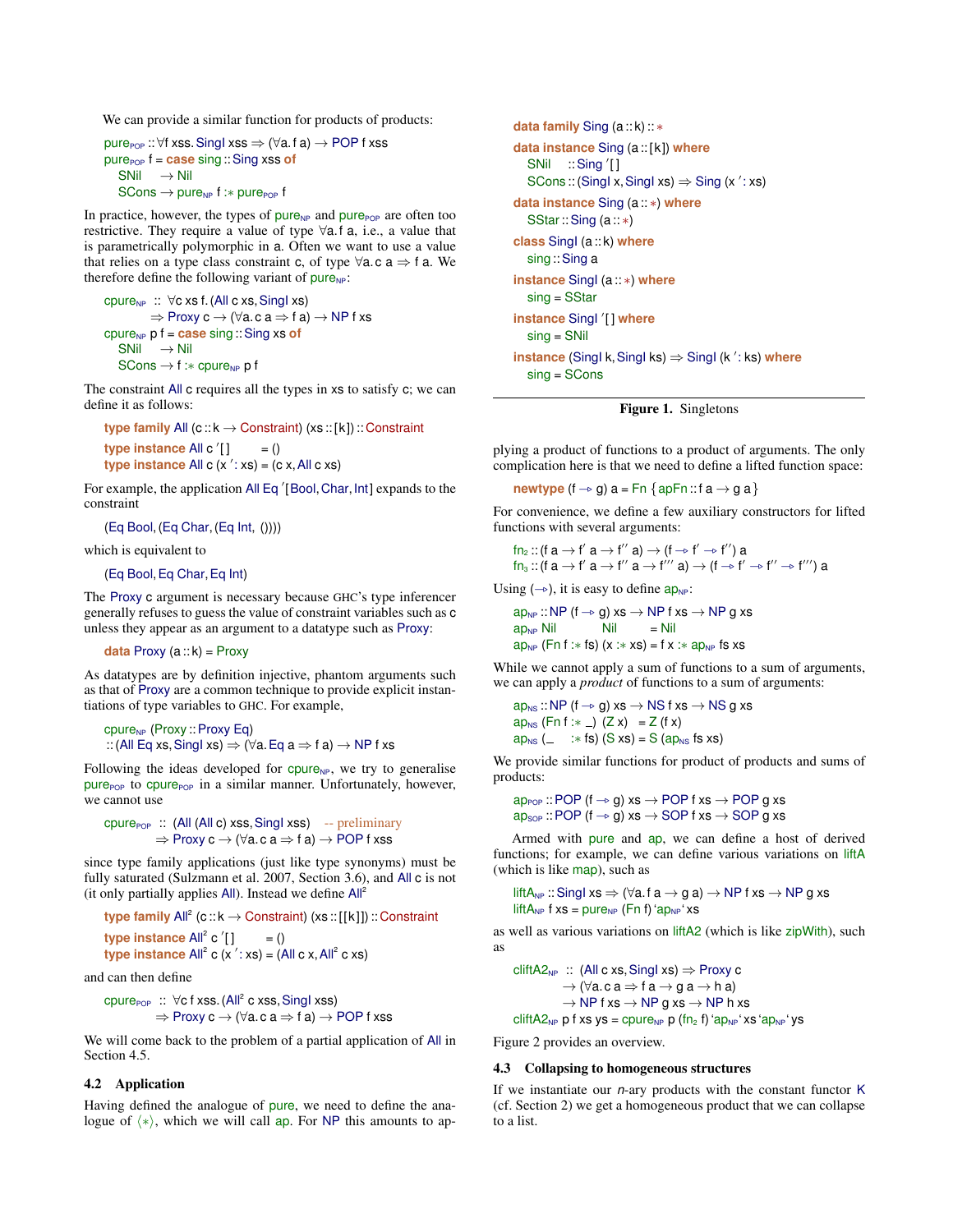```
liftA<sub>NP</sub> ::SingI xs \Rightarrow (\foralla.f a → g a) → NP f xs → NP g xs
liftA<sub>NS</sub> :: SingI xs \Rightarrow (\foralla.f a → g a) → NS f xs → NS g xs
liftA<sub>POP</sub> :: SingI xss \Rightarrow (\foralla.f a \rightarrow g a) \rightarrow POP f xss \rightarrow POP g xss
liftA<sub>SOP</sub> :: SingI xss \Rightarrow (\foralla.f a \rightarrow g a) \rightarrow SOP f xss \rightarrow SOP g xss
cliftA<sub>NP</sub> :: (All c xs, SingI xs) \Rightarrow Proxy c \rightarrow (\foralla. c a \Rightarrow f a \rightarrow g a) \rightarrow NP f xs \rightarrow NP g xs
cliftA<sub>NS</sub> :: (All c xs, SingI xs) \Rightarrow Proxy c \rightarrow (\foralla. c a \Rightarrow f a \rightarrow g a) \rightarrow NS f xs \rightarrow NS g xs
cliftA<sub>POP</sub> :: (All<sup>2</sup> c xss, SingI xss) \Rightarrow Proxy c \rightarrow (∀a. c a \Rightarrow f a \rightarrow g a) \rightarrow POP f xss \rightarrow POP g xss
cliftA<sub>SOP</sub> :: (All<sup>2</sup> c xss, SingI xss) \Rightarrow Proxy c \rightarrow (∀a. c a \Rightarrow f a \rightarrow g a) \rightarrow SOP f xss \rightarrow SOP g xss
liftA2<sub>NP</sub> ::Singl xs \Rightarrow (\foralla.f a → g a → h a) → NP f xs → NP g xs → NP h xs
liftA2<sub>NS</sub> :: Singl xs \Rightarrow (\foralla.f a → \cancel{q} a → h a) → NP f xs → NS \cancel{q} xs → NS h xs
liftA2<sub>POP</sub> :: SingI xss \Rightarrow (∀a.f a \rightarrow g a \rightarrow h a) \rightarrow POP f xss \rightarrow POP g xss \rightarrow POP h xss
liftA2<sub>SOP</sub> :: Singl xss \Rightarrow (\foralla.f a \rightarrow g a \rightarrow h a) \rightarrow POP f xss \rightarrow SOP g xss \rightarrow SOP h xss
cliftA2_{NP} :: (All c xs, SingI xs) \Rightarrow Proxy c \rightarrow (\foralla. c a \Rightarrow f a \rightarrow g a \rightarrow h a) \rightarrow NP f xs \rightarrow NP g xs \rightarrow NP h xs
cliftA2_{NS} :: (All c xs, SingI xs) \Rightarrow Proxy c \rightarrow (\foralla. c a \Rightarrow f a \rightarrow g a \rightarrow h a) \rightarrow NP f xs \rightarrow NS g xs \rightarrow NS h xs
cliftA2_{\text{POP}} :: (All^2 c xss, SingI xss) \Rightarrow Proxy c \rightarrow (∀a. c a \Rightarrow f a \rightarrow g a \rightarrow h a) \rightarrow POP f xss \rightarrow POP g xss \rightarrow POP h xss
cliftA2<sub>SOP</sub> ::(All<sup>2</sup> c xss,SingI xss) \Rightarrow Proxy c \rightarrow (∀a.c a \Rightarrow f a \rightarrow g a \rightarrow h a) \rightarrow POP f xss \rightarrow SOP g xss \rightarrow SOP h xss
{\sf cliftA2}'_{\sf NP} :: (All^2 c xss, SingI xss) \Rightarrow Proxy c \to (\forallxs. All c xs \Rightarrow f xs \to g xs \to h xs) \to NP f xss \to NP \sf g xss \to NP h xss
{\rm clittA2'_{NS}}: (All^2 c xss, SingI xss) \Rightarrow Proxy c \rightarrow (∀xs. All c xs \Rightarrow f xs \rightarrow g xs \rightarrow h xs) \rightarrow NP f xss \rightarrow NS \bar{g} xss \rightarrow NS h xss
collapse<sub>NP</sub> :: NP (K a) xs \rightarrow [a]<br>collapse<sub>NS</sub> :: NS (K a) xs \rightarrow a
                                           NS (Ka) xs \rightarrow a
collapse<sub>SOP</sub> :: SingI xss \Rightarrow SOP (K a) xss \rightarrow [a]
\text{collapse}_{\text{POP}}::\text{SingI} xss \Rightarrow POP (K a) xss \rightarrow [[a]]
fromList :: (Alternative f, SingI xs) \Rightarrow [a] \rightarrow f (NP (K a) xs)
sequence<sub>NP</sub> :: (SingI xs, Applicative f) \Rightarrow NP f xs \rightarrow f (NP I xs)
sequence<sub>NS</sub> :: (SingI xs, Applicative f) \Rightarrow NS f xs \rightarrow f (NS I xs)
sequence<sub>SOP</sub> :: (SingI xss, Applicative f) \Rightarrow SOP f xss \rightarrow f (SOP I xss)
sequence<sub>POP</sub> :: (SingI xss, Applicative f) \Rightarrow POP f xss \rightarrow f (POP I xss)
```
Figure 2. Useful combinators

collapse<sub>NP</sub> :: NP (K a)  $xs \rightarrow [a]$  $\text{collapse}_{\text{NP}}$  Nil  $=[]$ collapse<sub>NP</sub> (K x :\* xs) = x : collapse<sub>NP</sub> xs

If we do the same for an *n*-ary sum, we have a homogeneous sum, from which we can extract a single element:

```
\text{collapse}_{\text{NS}} :: \text{NS} (K a) xs \rightarrow a
collapse<sub>NS</sub> (Z (K x)) = x\text{collapse}_{\text{NS}} (S xs) = collapse<sub>NS</sub> xs
```
There are similar functions for POP and SOP that produce a [[a]] and a [a], respectively.

#### 4.4 Constructing sums

The functions

Left  $:: a \rightarrow$  Either a b  $Right::b \rightarrow Either$  a b

for Haskell's binary sum type Either are called *injections*. For our *n*-ary sums, we can define the type of injections as

**type** Injection (f:: $k \rightarrow *$ ) (xs::[k]) = f  $\rightarrow$  K (NS f xs)

For any *n*-ary sum we can then construct an *n*-ary product containing all injections into the sum<sup>4</sup>:

injections :: ∀xs f.SingI xs ⇒ NP (Injection f xs) xs injections = **case** sing ::Sing xs **of**  $SNil \rightarrow Nil$ SCons  $\rightarrow$  Fn (K  $\circ$  Z) :\* liftA<sub>NP</sub> shift injections shift:: Injection f xs a  $\rightarrow$  Injection f (x': xs) a shift (Fn f) = Fn ( $K \circ S \circ \text{un} K \circ f$ )

This is typically used in generic producers by applying a product of injections to a product of arguments to produce a value of a sum type:

```
apInjs<sub>NP</sub> :: SingI xs \Rightarrow NP f xs \rightarrow [NS f xs]
apInjs<sub>NP</sub> = collapse<sub>NP</sub> \circ ap<sub>NP</sub> injections
```
which has as special case

 $apInjs_{POP}::SingI xss \Rightarrow POP f xss \rightarrow [SOP f xss]$  $apInj<sub>POP</sub> = aplnjs<sub>NP</sub>$ 

We will see examples in Sections 5.4 and 6.2.

#### 4.5 Other combinators

Figure 2 shows a list of combinators for the SOP datatypes. We discussed the various liftA and liftA2 functions in Section 4.2, and collapse in Section 4.3.

The function from List is dual to collapse<sub>NP</sub> in that it creates a (homogeneous) product from a list, and fails if the list has the wrong length. Finally, sequence<sub>NP</sub> and co are the analogue of

```
sequenceA:: Applicative f \Rightarrow f(f a) \rightarrow f(f a)
```
The implementations of all these functions is straight-forward, and we omit them. There are two functions in the list, however, whose implementation is non-trivial:  $\text{cliftA2}'_{\text{NP}}$  and  $\text{cliftA2}'_{\text{NS}}$ . These functions are useful if we have a sum of products (or product of products), and we want to process each inner product as a whole, rather than mapping a function individually over all the leaves. (We will see an example using cliftA2' as well as fromList and sequence in Section 6.2).

At first glance it might seem that cliftA2<sup>'</sup><sub>NP</sub> is simply an alias for  $cliftA2_{NP}$ , instantiating c at All c. However, as we saw earlier, type family applications must always be fully saturated; hence, that is not possible.

<sup>&</sup>lt;sup>4</sup> Although it might seem that injections is somewhat ad-hoc, categorically speaking it in fact corresponds rather precisely with pure<sub>NP</sub>.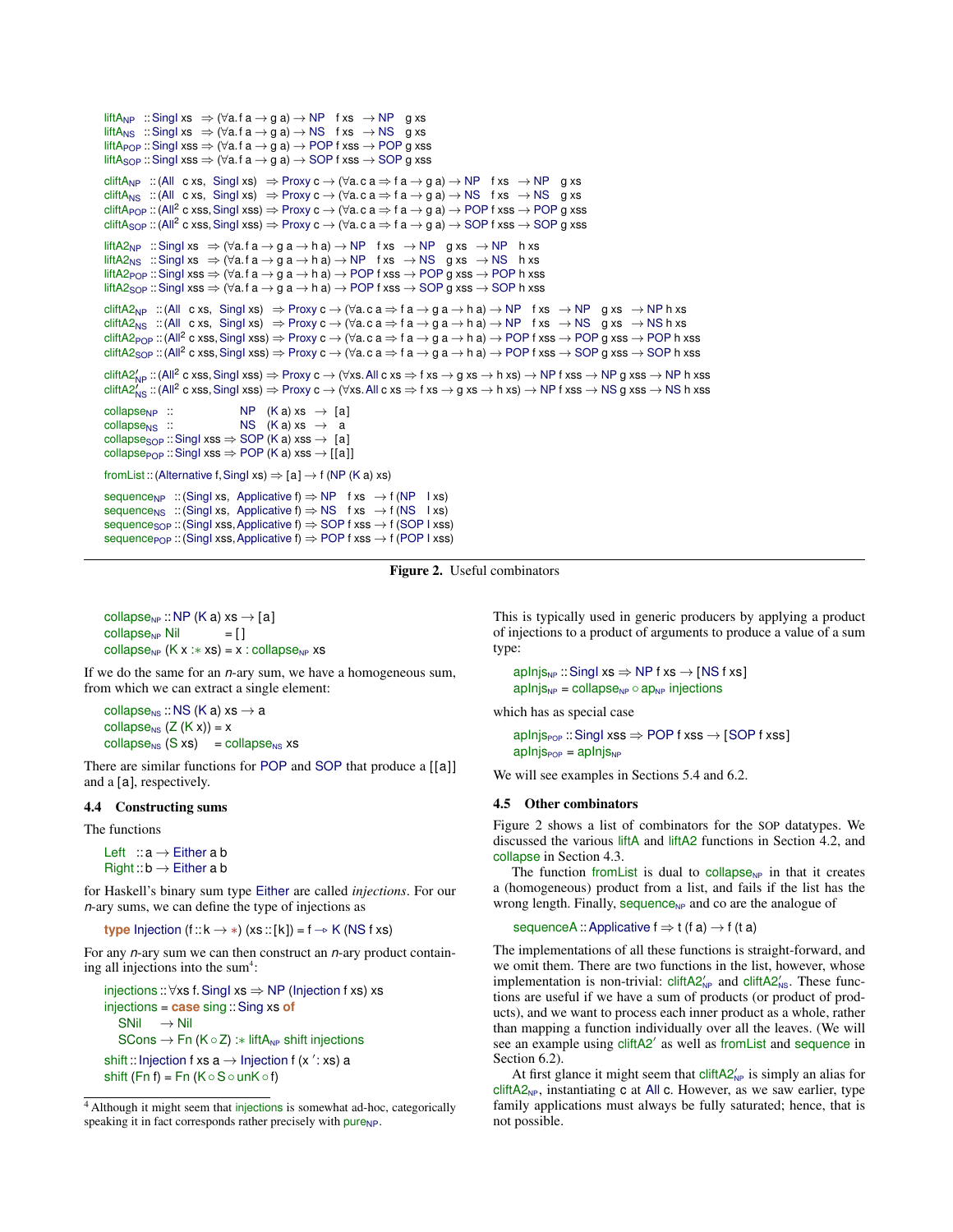One solution to this problem is to use defunctionalisation (Eisenberg 2013), but this affects the entire development and introduces significant complications. Fortunately, there is another solution. We can *reify* All c as an explicit dictionary AllDict c<sup>5</sup>

**data** AllDict (c :: k → Constraint) (xs :: [k]) **where** AllDict :: All c  $xs \Rightarrow$  AllDict c xs

Crucially, we can construct a product of these dictionaries, provided that we know that the constraint holds at the leaves:

```
allDict<sub>NP</sub> :: \forall(c :: k \rightarrow Constraint) (xss :: [[k]]).
                   (All<sup>2</sup> c xss, Singl xss)\Rightarrow Proxy c \rightarrow NP (AllDict c) xss
allDict<sub>NP</sub> p = \text{case} \sin q: Sing xss of
   SNil \rightarrow NilSCons \rightarrow AllDict : * allDict_{NP} p
```
We can then use all Dict<sub>NP</sub> to implement clift  $A2'_{NP}$ 

```
cliftA2'_{\text{NP}} :: (All<sup>2</sup> c xss, SingI xss) \Rightarrow Proxy c
                \rightarrow (\forallxs. All c xs \Rightarrow f xs \rightarrow g xs \rightarrow h xs)
                \rightarrow NP f xss \rightarrow NP g xss \rightarrow NP h xss
cliftA2'_{NP} p f xs ys =
    pure<sub>NP</sub> (fn<sub>3</sub> $ \lambdaAllDict \rightarrow f)
         'ap<sub>NP</sub>' allDict<sub>NP</sub> p 'ap<sub>NP</sub>' xs 'ap<sub>NP</sub>' ys
```
We construct the product of dictionaries, and then provide that dictionary as an additional argument; by opening the dictionary we bring the original type class constraint back into scope. The implementation of cliftA2'<sub>NS</sub> is analogous.

# 5. Generic functions in SOP

In this section we discuss some example generic functions. We describe two consumers (reduction to normal form and comparing for equality), two producers (constructing a default value and producing Arbitrary values), and the generic computation of lenses into a record type. The latter is purely defined in terms of the code of datatype, and cannot easily be classified as either consumer or producer.

The functions in this section do not need any metadata about the datatypes they are working with. In the SOP universe we have described so far metadata is not present. The advantage is that functions that do not require metadata do not have to deal with metadata at all.

In Section 6 we will consider further examples of generic functions (e.g. (de-)serialization of JSON) that *do* make use of metadata.

#### 5.1 Reduction to normal form

Haskell's NFData class captures types that can be fully evaluated:

```
class NFData a where rnf :: a → ()
```
The idea is that x will be evaluated to normal form when rnf x is demanded (evaluated to weak head normal form). For example, while

Add ⊥ ⊥ 'seq' True

will happily evaluate to True,

rnf (Add ⊥ ⊥) 'seq' True

evaluates to ⊥. The generic instance for NFData illustrates nicely that generic functions in the SOP approach can be very concise

grnf :: (Generic a, All<sup>2</sup> NFData (Code a))  $\Rightarrow$  a  $\rightarrow$  () grnf = rnf  $\circ$  collapse<sub>sop</sub>  $\circ$  cliftA<sub>sop</sub> p (K  $\circ$  rnf  $\circ$  unI)  $\circ$  from **where**

p = Proxy :: Proxy NFData

We can understand this function by tracking the types. First we use from to translate from a to the generic representation SOP I (Code a). We then map rnf (modulo newtype wrapping and unwrapping) across this sum of products to get a value of type SOP  $(K()$  (Code a), which we can collapse to a list of type  $[()]$ . Finally, we can reduce that list to a single unit value through one more application of rnf.

We use All<sup>2</sup> in the type of grnf to require that the types of the leaves must all satisfy NFData. Typically grnf will be used to define class instances:

## **instance** NFData Expr **where**  $rnf = grnf$

It is also possible to provide *default signatures* for type classes to use a generic definition such as grnf as default implementation for a type class (this requires the DefaultSignatures extension). Then you can even provide empty instance declarations.

Using both the generic function and the type class in connection is standard, and it means that the behaviour of a generic function can be specialised for specific datatypes, and in particular for abstract datatypes—even if these datatypes are deeply nested. This is made possible by the fact that the generic conversion functions from and to are shallow and only translate one layer of the datatype.

## 5.2 Equality

The definition of grnf showed that the combinators from Section 4 give us powerful means to define functions very succinctly. However, nothing is stopping us from traversing the sum of products structure more directly if that is more convenient—or indeed use a combination of both.

```
geq :: (Generic a, All<sup>2</sup> Eq (Code a)) \Rightarrow a \rightarrow a \rightarrow Bool
geq a b = go sing (from a) (from b)where
       go :: \forallxss. (All<sup>2</sup> Eq xss)
            \Rightarrow Sing xss \rightarrow SOP I xss \rightarrow SOP I xss \rightarrow Bool
       go SCons (Z xs) (Z ys) = and (collapse<sub>NP</sub>
                                                     (cliftA2<sub>NP</sub> p aux xs ys))go SCons (S xss) (S \text{ yss}) = go sing xss yss
       \begin{array}{ccc} \texttt{go} & = & = \\ - & = & \end{array} = False
       aux :: Eq a \Rightarrow I a \rightarrow I a \rightarrow K Bool a
       aux (|x\rangle (|y\rangle = K(x = y)p = Proxy :: Proxy Eq
```
In this definition of generic equality we pattern match on the constructors of the sum directly to check that both values are an application of the same constructor, but then compare the products for equality using the  $\text{cliftA2}_{\text{NP}}$  combinator from Section 4.2. As a minor complication, we need to pass a singleton in the helper function go, because it's required by  $\text{clift}A2_{\text{NP}}$ .

## 5.3 Producing default values

The Default type class from the data-default package describes types that have a default value.

#### **class** Default a **where** def :: a

We can produce default values generically for any type with at least one constructor, provided that we can provide default values for each of the arguments of that constructor:

<sup>&</sup>lt;sup>5</sup> In the generics-sop library, the AllDict constructor has an additional SingI xs constraint, which is sometimes useful and doesn't affect the definition of allDict<sub>NP</sub>. We omit it here because we won't need it in the paper.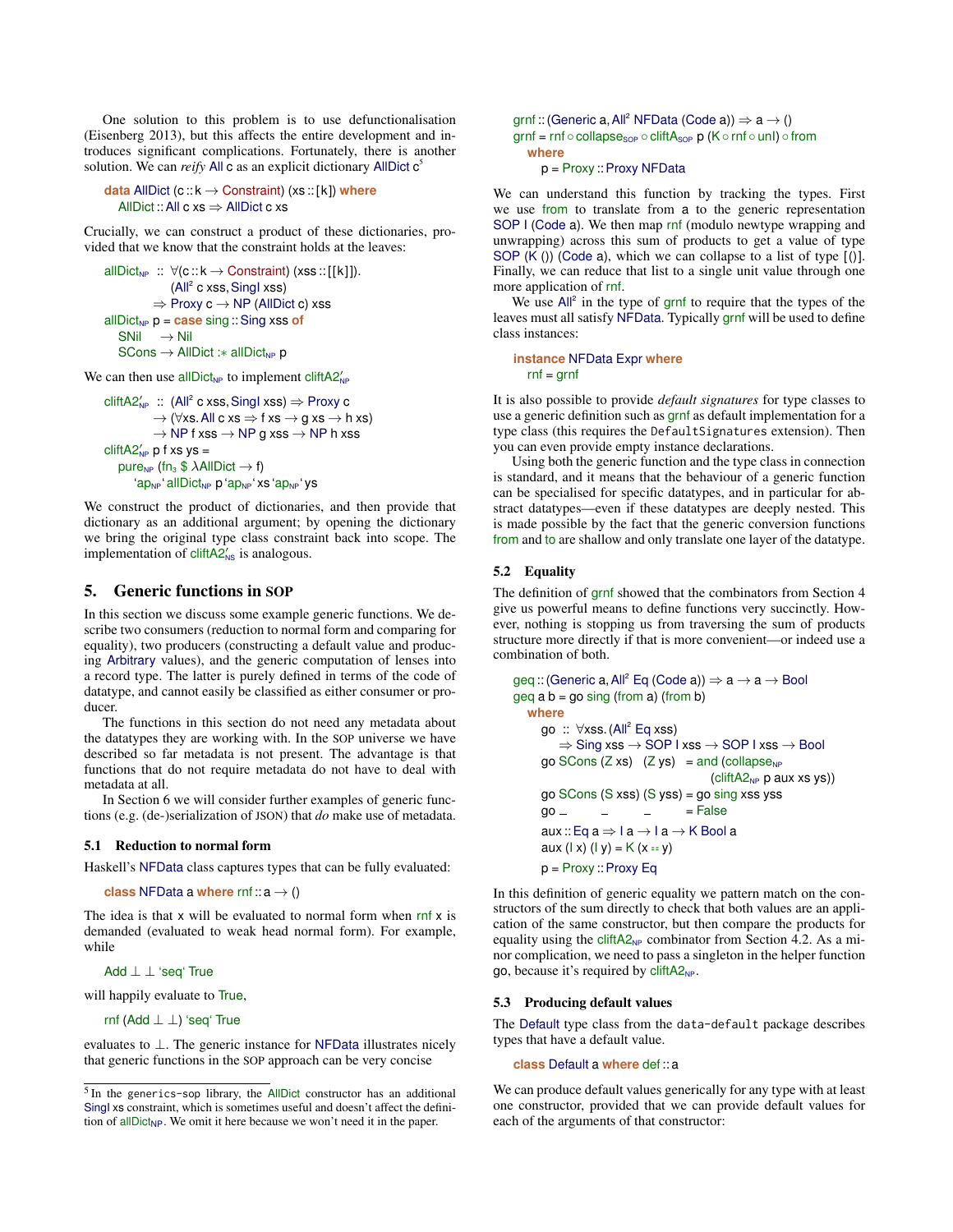```
gdef :: ∀a xs xss.
        (Generic a, Code a \sim (xs ': xss), All Default xs) \Rightarrow a
gdef = case sing ::Sing (Code a) of
      SCons \rightarrow to \circ Z $ cpure<sub>NP</sub> p (I def)
   where
     p = Proxy ::Proxy Default
```
The pattern match on sing is necessary to bring a Singl xs into scope. We use cpure<sub>NP</sub> to create a product of default values for the arguments of the first constructor, selected by applying Z.

We can use this function to create a Default instance for Expr:

## **instance** Default Expr **where** def = gdef

so that def: Expr will evaluate to.

In Section 1, we have claimed that SOP makes it easy to define functions that operate on the shape of the underlying datatypes in non-local ways. Let us therefore explore a variant of gdef that does not simply choose the first constructor, but instead chooses a constructor with the minimal number of arguments—in particular, it would choose a nullary constructor if one is present.

To achieve this, we first define an auxiliary function gdef' that produces a list of default values, one of each constructor, paired with the arity of that constructor:

gdef' :: (Generic a, All<sup>2</sup> Default (Code a))  $\Rightarrow$  [(Int, a)] gdef' = collapse<sub>NP</sub> \$ liftA2<sub>NP</sub> aux (cpure<sub>POP</sub> p (I def)) injections **where**

aux np (Fn inj) = K (length<sub>NP</sub> np, to (unK (inj np))) p = Proxy ::Proxy Default

This function is similar to  $\frac{apInj_{sNP}}{b}$  from Section 4.4. We create a product of all injections into the target type using injections. We wish to apply each of the injections to suitable default arguments generated using cpure<sub>POP</sub> p (I def). We combine the two products using lift $A2_{NP}$  with the function aux that not only performs the application and converts to the target type to, but also determines the arity of each constructor, which is the length of the product of default values.

We need the trivial additional function

 $l$ ength<sub>NP</sub> :: NP f xs  $\rightarrow$  Int

to compute the length of an *n*-ary product.

Finding the desired default value from the list of candidates is now simply a matter of applying standard list functions:

```
gdef :: ∀a xs xss. (Generic a,
        Code a \sim (xs ': xss), All<sup>2</sup> Default (Code a)) \Rightarrow a
gdef = snd ∘ head $ sortBy (comparing fat) gdef'
```
#### 5.4 Producing arbitrary values

The Arbitrary type class from the QuickCheck package (Claessen and Hughes 2000) is similar to Default, but captures the production of a *random* value instead<sup>6</sup>:

#### **class** Arbitrary a **where** arbitrary ::Gen a

The monad Gen is defined in the QuickCheck package for producing random values; one combinator predefined in QuickCheck that we will need is

elements :: [a] → Gen a

which picks a random element from a list. We will use elements to pick a constructor:

garbitrary :: ∀a. (Generic a, All<sup>2</sup> Arbitrary (Code a))  $\Rightarrow$  Gen a garbitrary = liftM to \$ **do**

 $branch \leftarrow elements (apInjs_{POP} (cpure_{POP} p arbitrary))$ sequence<sub>SOP</sub> branch **where**

## p = Proxy ::Proxy Arbitrary

We first use cpure<sub>POP</sub> to create a product of product of generators; i.e., a generator for each argument of each constructor. We then use aplnjs<sub>POP</sub> to pairwise apply the injections of the sum to each inner product; each element in the list corresponds to one of the constructors of the datatype. We use elements to pick one of these, which has type SOP Gen (Code a), and finally use sequence<sub>sop</sub> to run all the generators for this constructor to obtain random values for each of the constructor arguments.

The naive implementation of garbitrary given above provides no control over the size of structures that are generated. In fact, depending on the datatypes it is called, it is quite possible that it will effectively generate infinite values. As already indicated in Section 1, for a production-grade implementation of garbitrary, you want to do a significant amount of additional work, such as making use of the size parameter provided by Gen and decreasing that before descending into substructures, ensuring that only "small" constructors are chosen if the desired size is small, and tweaking the relative probabilities of the constructors. In fact, even then you might want to take application-specific knowledge into account and make garbitrary configurable by providing extra metadata that tweaks the generation process. Generating high-quality random test cases is by no means trivial, and beyond the scope of this paper.

#### 5.5 Lenses

A lens (Foster et al. 2007), in its simplest guise, is a combination of a setter and a getter:

**data** Lens  $ab =$  Lens  $(a \rightarrow b)$   $(b \rightarrow a \rightarrow a)$ 

Lenses are a useful abstraction because they compose: it is easy to define

**instance** Category Lens **where**

which gives us

 $id$  :: Lens a a

(○) :: Lens b c  $\rightarrow$  Lens a b  $\rightarrow$  Lens a c

We can define some simple lenses for our SOP datatypes:

```
lens<sub>Rep</sub> ::Generic a \Rightarrow Lens a (Rep a)
lens<sub>soP</sub>:: SingI xs \Rightarrow Lens (SOP f '[xs]) (NP f xs)
lens<sub>hd</sub> :: Lens (NP f (x': xs)) (f x)
lens<sub>tl</sub> :: Lens (NP f (x': xs)) (NP f xs)
lens<sub>l</sub> :: Lens (I a) a
```
More interestingly, given a product, we can define a product of projection lenses:

```
lens<sub>NP</sub> :: ∀xs. SingI xs \Rightarrow NP (Lens (NP I xs)) xs
lens<sub>NP</sub> = case sing :: Sing xs of
    SNil \rightarrow NilSCons \rightarrow lens_{I} \circ lens_{hd} : * liftA_{NP} (\circ lens_{H}) lens<sub>NP</sub>
```
This is useful because we can now define a generic function that computes a product of lenses for a record type:

```
glenses :: ∀a xs. (Generic a, Code a \sim \ {}'[\texttt{xs}]\texttt{)} \Rightarrow \texttt{NP} (Lens a) xs
glenses = case sing ::Sing (Code a) of
     \mathsf{SCons}\to\mathsf{liftA}_{\mathsf{NP}} (\lambda\mathsf{I}\to\mathsf{I}\circ\mathsf{lens}_{\mathsf{SOP}}\circ\mathsf{lens}_{\mathsf{Rep}}) lens<sub>NP</sub>
```
The type equality constraint (Code  $a \sim '$ [xs]) on glenses states that we can only compute lenses for single-constructor types. For example, given the datatype

**data** Point = Point  $\{ x : \text{Double}, y : \text{Double} \}$ 

<sup>&</sup>lt;sup>6</sup> We ignore shrink for the sake of simplicity.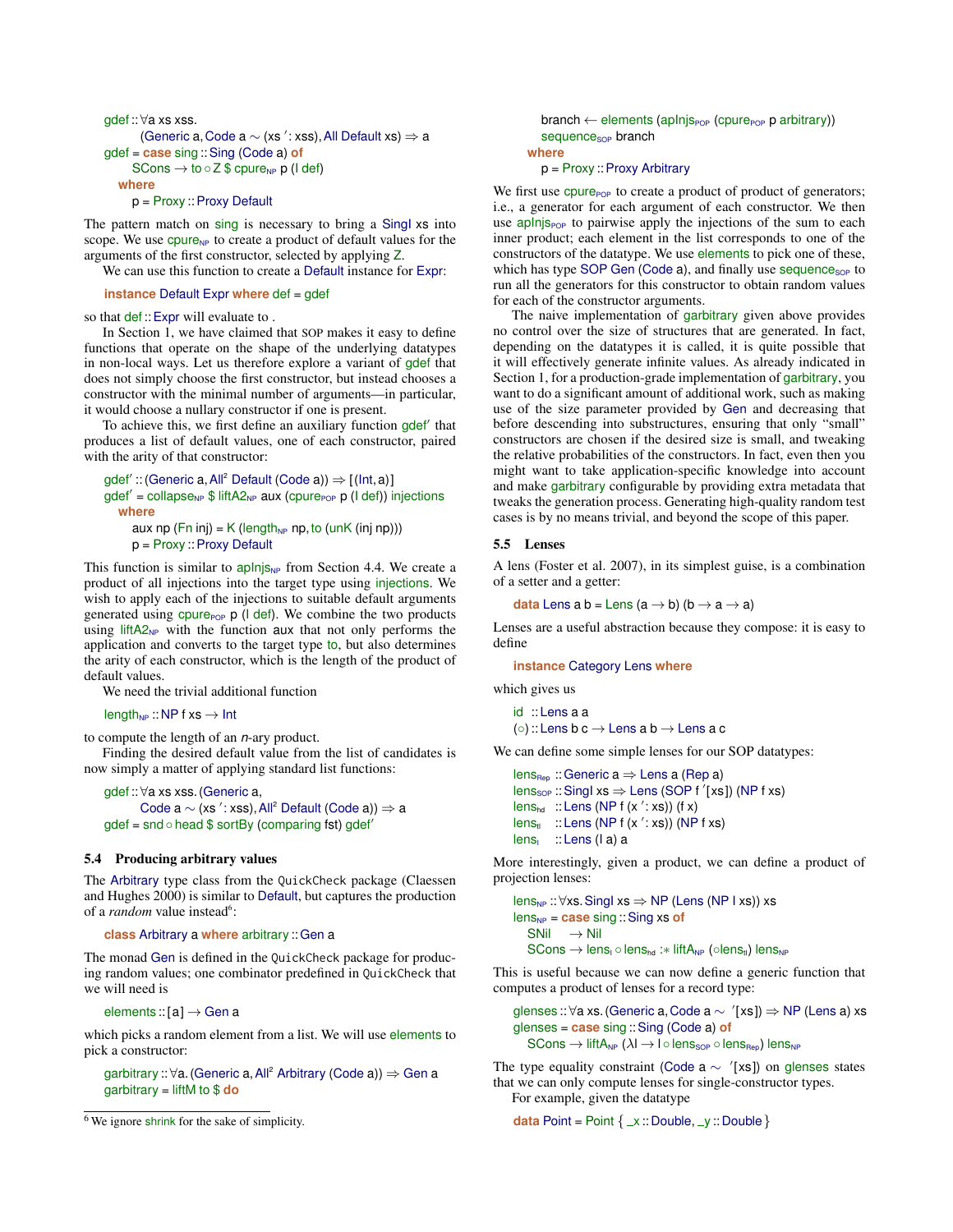with a Generic instance, we can define lenses into Point using

x,y :: Lens Point Double  $(x, y)$  = extract glenses **where**  $extraction: NP f'(x, y) \rightarrow (f x, f y)$ extract  $(x : * y : * Nil) = (x, y)$ 

Lenses are usually computed through Template Haskell, but we can give a fully typed alternative in the SOP universe.

# 6. Metadata

Many generic functions, though by no means all, need metadata about the type they are working with: the name of the type, names of constructors, names of record fields, etc. Traditionally this information is included directly in the generic universe, but this has two disadvantages. The definition of generic functions which are independent of the metadata is obscured by having to deal with it. Moreover, it means it is difficult to change the metadata, or extend the universe with additional, application-specific metadata.

## 6.1 Traditional metadata in SOP

With GADTs and the availability of the code of a datatype available as a first-class entity, we can define metadata completely separate from the universe proper. For instance, we might define metadata that records the names of types, constructors and record field names as follows<sup>7</sup>:

```
type Name = Text
data TypeInfo :: [[∗]] → ∗ where
  ADT :: Name → NP ConInfo xss → TypeInfo xss
   New:: Name \rightarrow ConInfo '[x] \rightarrow TypeInfo '['[x]]
data ConInfo :: [∗] → ∗ where
  Con ::SingI xs ⇒ Name → ConInfo xs
  Rec :: SingI xs \Rightarrow Name \rightarrow NP (K Name) xs \rightarrow ConInfo xs
class HasTypeInfo a where
  typeInfo :: Proxy a \rightarrow TypeInfo (Code a)
```
For example:

```
instance HasTypeInfo Expr where
  typeInfo = ADT "Expr" $Con "Num"
     :∗ Rec "Add" (K "left" :∗ K "right" :∗ Nil)
     :∗ Nil
```
The TypeInfo datatype is yet another interpretation of SOP codes: it is indexed over types of kind [[∗]]. The New constructor, used to indicate that something is a newtype, is only applicable to types with a single constructor with a single field, since it is only applicable to types whose code is  $[[x]]$ . Thus, pattern matching on the metadata may reveal something about the shape of the datatype.

For constructors, we distinguish between ordinary constructors and record constructors, and only for the latter do we get a list of field names, precisely one for each field in the record.

In a universe with an arbitrary nesting of binary sums and products, it is more difficult to give such a clean definition of metadata. For instance, if we have binary products, where do we attach the information about record field names? In GHC.Generics, this information is distributed throughout the generic representation of a type, with various implicit conventions such as "if one argument to a constructor has a record field name, then they must all have a record field name". Not only is that unsatisfactory from a typing perspective, it also makes it more difficult to write generic functions.

#### 6.2 Generic JSON encoder and decoder

As a somewhat more elaborate example of a generic function (that happens to make use of the metadata we just described) we will define a generic JSON encoder and decoder, based on the type classes defined in the aeson package:

```
class ToJSON a where toJSON :: a → Value
class FromJSON a where parseJSON ::Value → Parser a
```
The datatype Value is aeson's representations of JSON values; all we need to know about Parser is that it satisfies MonadPlus. We encode a normal constructor as a tag and a list of values, aided by

con :: Text → [Value] → Value

and a record constructor as a tag and an object:

 $rec::Text \rightarrow [(Text, Value)] \rightarrow Value$ 

For example, we encode Add (Num 1) (Num 2) as

 ${'}$  Add" :  ${''}$  left" :  ${''}$  Num" : [1]  $},$  "right" :  ${''}$  Num" : [2]  $}$  } }

For the decoder we rely on two additional auxiliary functions, which are essentially inverses to con and rec:

```
unCon::Text \rightarrow Value \rightarrow Parser [Value]
unRec :: Text \rightarrow Text \rightarrow Value \rightarrow Parser Value
```
The function unCon verifies the tag and that the payload is a list, and returns that list, whereas unRec verifies the tag and that the payload is an object, and looks up a field in that object.

Both the encoder and decoder are shown in Figure 3. The encoder is relatively straightforward. We translate the value to be encoded to its generic representation in gtoJSON and combine this with the metadata in gtoJSON'. For a regular constructor encCon calls toJSON on each argument (modulo some wrapping and unwrapping of newtypes), translates the resulting product to a list and then calls con. For record constructors. we pair the field names with the encoded arguments and then call rec.

The decoder is more interesting. For a normal constructor, decCon uses unCon to get a list of values, passes that to fromList to get a product of values, maps parseJSON to get a product of parsers, and finally uses sequence $_{NP}$  to get a parser of a product. For record constructors we do something similar, except that we look up every value of the record in the JSON object. Since unCon and unRec fail if the tag does not match, these parsers will fail if the encoded value does not correspond to this particular constructor. Then in gparseJSON' we use injections to lift the result of these parsers into the sum of products, and finally choose the right parser (if any) using msum. Ultimately, gparseJSON lifts the result of the final parser out of the representation type.

We can use gtoJSON and gparseJSON to give ToJSON and FromJSON instances:

```
instance ToJSON Expr where toJSON = gtoJSON
instance FromJSON Expr where parseJSON = gparseJSON
```
We have kept the decoder and encoder simple for the sake of presentation; the generics-sop contains a "higher quality" version that avoids unnecessary tags, produces better error messages, checks for unexpected fields in objects, and more. The generics-sop version also performs a pre-processing step on the metadata, transforming the generic metadata into a shape that contains precisely what is needed for the JSON encoder and decoder. Having the metadata available separately makes such a transformation step very natural to write.

 $7$  In generics-sop, metadata is provided that is very similar to what we discuss here, but contains slightly more information. When using Template Haskell to derive a Generic instance for a particular datatype, an instance for the class corresponding to HasTypeInfo will be generated as well.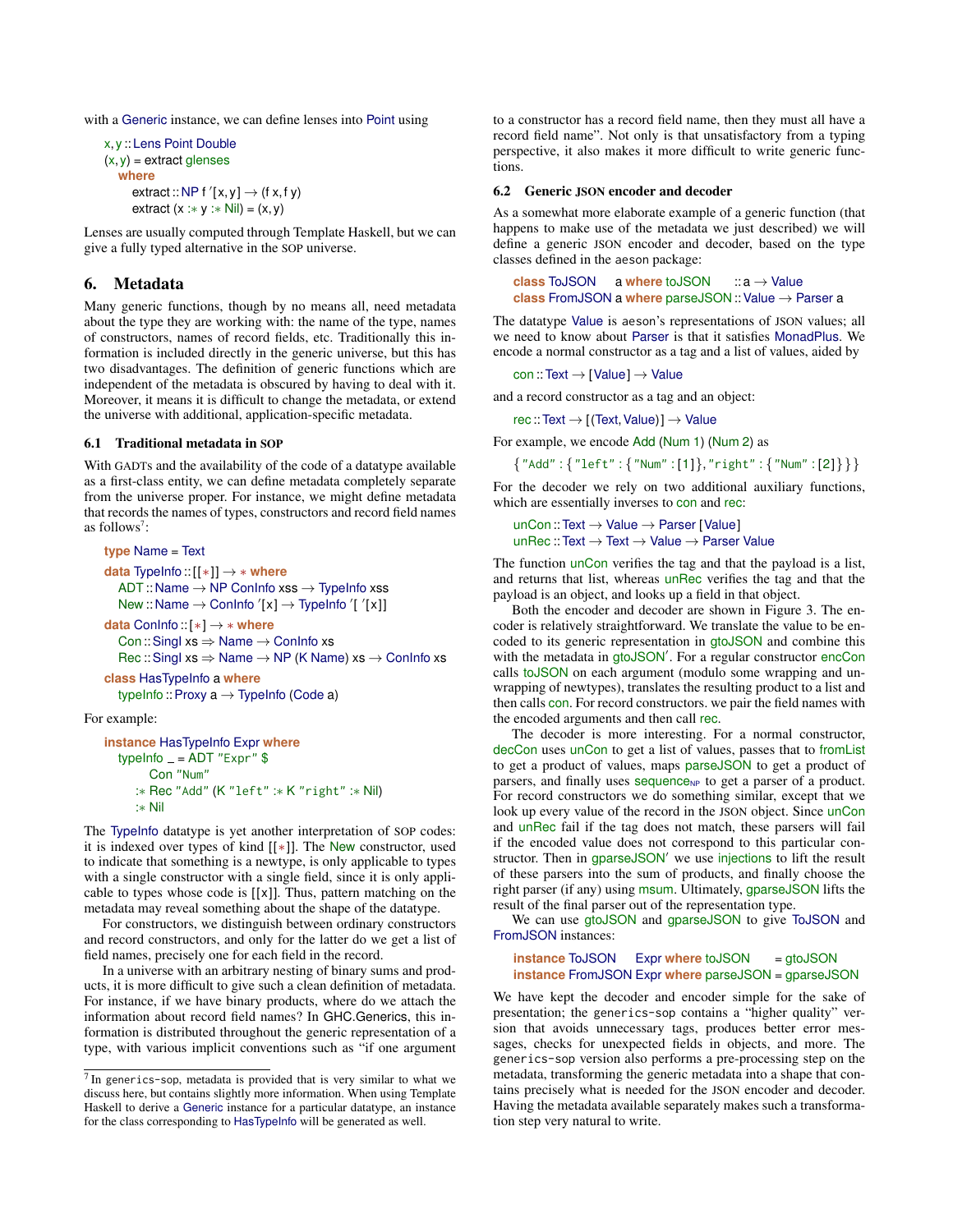```
gtoJSON :: ∀a. (Generic a, HasTypeInfo a, All<sup>2</sup> ToJSON (Code a)) \Rightarrow a \rightarrow Value
gtoJSON = gtoJSON' (typeInfo (Proxy :: Proxy a)) ○ from
gtoJSON' :: (All<sup>2</sup> ToJSON xss, SingI xss) \Rightarrow TypeInfo xss \rightarrow SOP I xss \rightarrow Value
gtoJSON' (ADT <sub>−</sub> cs) = collapse<sub>NS</sub> ∘ cliftA2<mark>′<sub>NS</sub> pt encCon cs</mark>
gtoJSON' (New \angle c) = collapse<sub>NS</sub> \circ cliftA2_{NS}^{V} pt encCon (c :\ast Nil)
encCon ::All ToJSON xs ⇒ ConInfo xs → NP I xs → K Value xs
encCon (Con n) = K ∘ con n ∘ collapse<sub>NP</sub> ∘ cliftA<sub>NP</sub> pt (\lambda (I a) \rightarrow K ( toJSON a))
encCon (Rec n fs) = K ∘ rec n ∘ collapse<sub>NP</sub> ∘ cliftA2<sub>NP</sub> pt (\lambda(K f) (I a) \rightarrow K (f, toJSON a)) fs
pt = Proxy :: Proxy ToJSON
gparseJSON :: ∀a. (Generic a,HasTypeInfo a,All2 FromJSON (Code a)) ⇒ Value → Parser a
gparseJSON = liftM to ○ gparseJSON' (typeInfo (Proxy :: Proxy a))
gparseJSON' :: ∀xss. (All<sup>2</sup> FromJSON xss, SingI xss) ⇒ TypeInfo xss → Value → Parser (SOP I xss)
gparseJSON' (ADT _ cs) v = let injs = injections :: NP (Injection (NP I) xss) xss
                                     <mark>in</mark> msum⊙collapse<sub>NP</sub> $ cliftA2<mark>′<sub>NP</sub> pf (λ(Fn inj) → K○liftM (unK○inj)○decCon v) injs cs</mark>
gparseJSON' (New \angle c) v = Z' liftM' decCon v c
decCon :: All FromJSON xs \Rightarrow Value \rightarrow ConInfo xs \rightarrow Parser (NP I xs)
decCon v (Con n) = sequence<sub>NP</sub> ∘ cliftA<sub>NP</sub> pf (parseJSON ∘ unK) \leq fromList \leq unCon n v
decCon v (Rec n fs) = sequence<sub>NP</sub> $ cliftA<sub>NP</sub> pf (\lambda(K n') \rightarrow parseJSON \ll unRec n n' v) fs
pf = Proxy :: Proxy FromJSON
```
Figure 3. Generic JSON encoder and decoder

## 6.3 Application specific metadata

Suppose we have a system with a large number of record types, such as

## **data** Person = Person  $\{name::String, age::Int\}$

and suppose further that we wanted to write a generic validation function for all these records. This means that we will need more metadata, specifying what it means for particular components of particular datatype to be valid. Since we have set things up so that we can define metadata independent from the generic universe, we can also define application-specific metadata. For this concrete example, we might define

```
class ValidationRules a where
  validationRules :: Proxy a \rightarrow POP (I \rightarrow K Bool) (Code a)
```
In words, in order to validate something, we need a validation function from  $a \rightarrow$  Bool for each constructor argument of type a, modulo some newtype wrapping. For Person, we might define

```
validName :: (I \rightarrow K Bool) String
validName = Fn \$\lambda(l n) \rightarrow K (not (null n))
validAge :: (I \rightarrow K Bool) Int
validAge = Fn $ \lambda(l n) \rightarrow K (n \geq 0)
instance ValidationRules Person where
   validationRules = (validName :∗ validAge :∗ Nil) :∗ Nil
```
We can now define a generic validator:

validate :: ∀a. (Generic a,ValidationRules a) ⇒ a → Bool validate = and  $\circ$  collapse<sub>sop</sub>  $\circ$  ap<sub>sop</sub> rules  $\circ$  from **where** rules = validationRules (Proxy: Proxy a)

The validator is very simple: we use  $ap_{\text{SOP}}$  to apply each validation function to each argument, collapse<sub>sop</sub> the result to a list of Bools, and finally take their conjunction.

As another example of domain specific metadata, one might consider a domain specific permission language, perhaps for a database server, with rules for each of the fields of the records in the database. Any such example, with metadata associated with each of the fields of a datatype, is easy to express once we have access to the codes of the universe.

# 7. Related work

In the following, we make a selection of a number of generic programming approaches that we believe to be related to the SOP view and compare them to our work.

#### 7.1 Sum-of-products approaches

As mentioned in various places throughout this article, there is no shortage of approaches that makes use of a binary sum-of-products view where sums and products can be nested without restriction. This includes (for Haskell) the built-in GHC.Generics (Magalhães et al. 2010) and the generic-deriving package that builds on it, but also instant-generics (Chakravarty et al. 2009), regular (Van Noort et al. 2010), multirec (Rodriguez Yakushev et al. 2009), compdata (Bahr and Hvitved 2011), and older preprocessor or non-Haskell approaches such as PolyP (Jansson and Jeuring 1997), Generic Haskell (Hinze 2002; Löh 2004), or Generic Clean (Alimarine and Plasmeijer 2001).

While these approaches differ in many details, most importantly their treatment of recursion, they all share that the sum and product layer are not clearly separated on the type-level, encouraging a programming style that predominantly makes use of explicit induction on the structural representation where function make frequent use of implicit assumptions. Metadata, if handled at all, is mixed into the representation. On the other hand, some of these approaches have a good story on handling parameterised datatypes, whereas this remains future work for SOP (cf. Section 8).

## 7.2 Traversal-based approaches

There is also a large class of libraries that focus on traversals over data structures such as Scrap your Boilerplate (syb) (Lämmel and Peyton Jones 2003), uniplate (Mitchell and Runciman 2007), multiplate (O'Connor 2011), or kure (Sculthorpe et al. 2014). They share with SOP the desire to define generic functions by combining high-level combinators. They are mostly based on a structural representation of concrete *values*, often providing a listlike interface to the value structure known as the Spine view (Hinze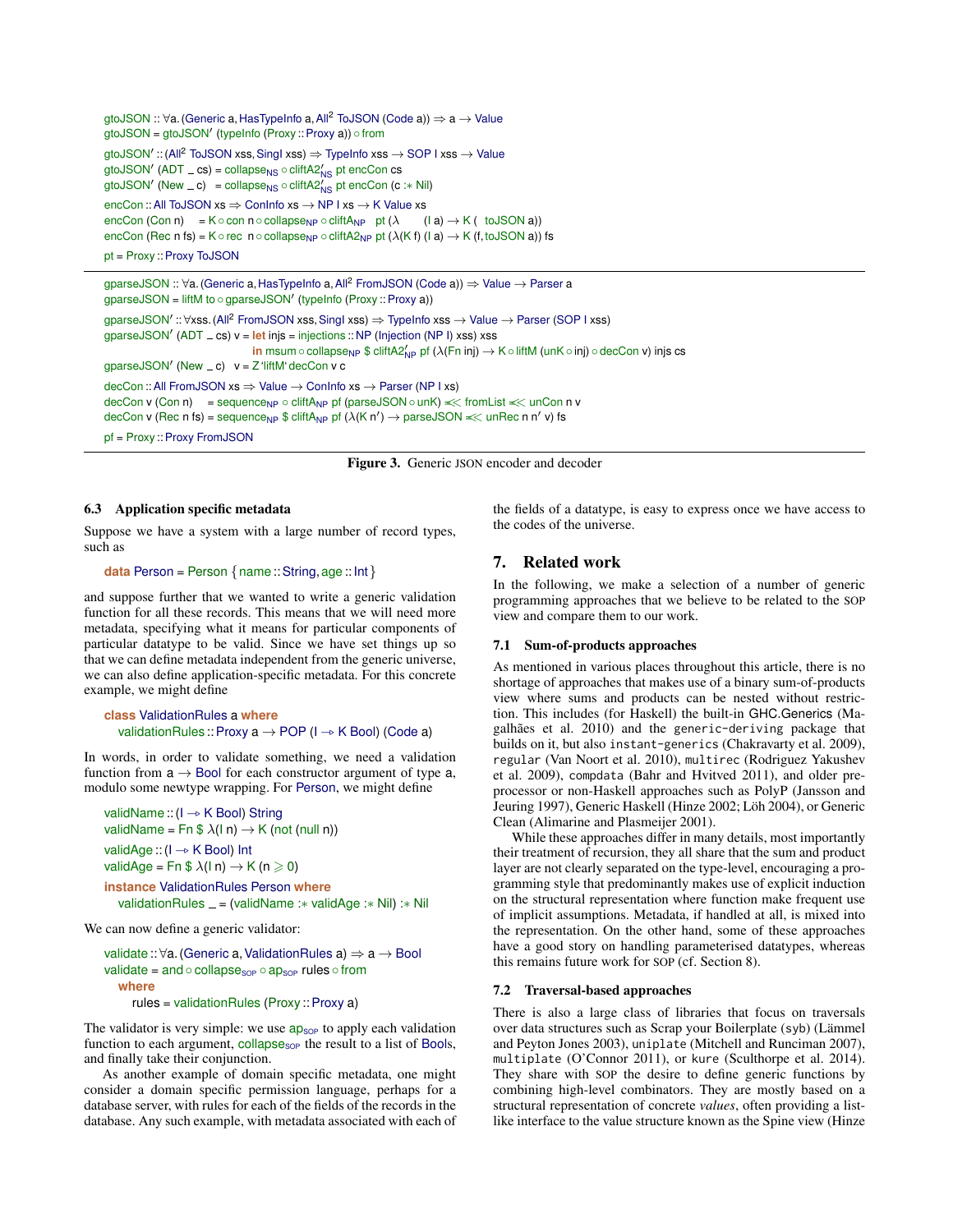et al. 2006), which reflects the product structure, but omits the sum structure (as a value has always been created by one particular constructor application).

These approaches make the definition of consumers very easy and appealing, but often fail to provide an equally simple way to deal with producers or functions that are just based on the structure of the type—without a concrete value to traverse in hand. Metadata is usually available separately, but without connection to the structural representation and therefore without type-level guarantees that it is being used correctly.

# 7.3 Template Haskell

Template Haskell (TH) (Sheard and Peyton Jones 2002) is a metaprogramming solution for Haskell that gives the programmer access to an abstract syntax tree of datatype definitions. This abstract syntax represents the datatype faithfully. One can define metaprograms based on this structure and splice them back into Haskell programs as first-class definitions. The expressive power of TH is therefore unsurpassed. One has nearly as much information and possibilities as the compiler itself. But the power comes at a price: There are no advance checks that meta-programs are guaranteed to produce valid code; checking is for the most part performed only when a template is instantiated. Furthermore, access to all the details means that there is a lot of information in the abstract syntax that is not directly relevant to the definition of generic functions and that must be filtered out manually.

But these disadvantages do not prevent TH from being useful as a basis of other generic programming approaches: many approaches, including our own SOP, use TH for the generation of the structural representations of datatypes. Some approaches such as e.g. uniplate and syb have variants that make use of TH as a backend for the generation of efficient code (Augustsson 2011; Adams and DuBuisson 2012).

## 7.4 Haskell approaches with a more precise representation

Holdermans et al. (2006) introduce *generic views* for a language variant of Haskell called Generic Haskell. One of the views discussed makes use of lists to represent sums and products, but this is not explored in much detail. Also, generic functions in Generic Haskell are not first-class, and using higher-order combinators to define generic functions would be awkward if not impossible.

The RepLib library (Weirich 2006) makes use of type representation that separate the sum and the product structure from each other, use list-like structures to represent each of them, and clearly nest them. However, the representation is less uniform than in SOP and has metadata mixed into the representation. Also, the approach predates several of the more recent GHC extensions. As a result, the library seems to encourage functions defined by induction rather than using combinators, and the overall look and feel is somewhat more complex.

In the gdiff package for datatype-generic diff (Lempsink et al. 2009), an application-specific universe is used that employs a listlike view of the product structure of the datatype (but pre-dating data kinds), but only marginally reflects the list-like sum structure.

Magalhães (2012) explores the use of data kinds, kind polymorphism, and other recent GHC extensions to refine various approaches to generic programming, trying to make the underlying universes more precisely typed. However, he sticks to the basic choices of the universes he bases his refinements on, which means arbitrarily nested binary sums for some, and product-only value representations for others.

Magalhães and Löh (2013) (in an unpublished draft version) discuss a universe called structured which is supposed to be very faithful, almost TH-like yet typed representation of Haskell datatypes. It makes use of a properly nested sum of product structure, where sums and products can even be type-level trees rather than lists. However, the universe has metadata mixed in and is in general very complex. In the article, it is considered only as a base universe for defining transformations into other, simpler universes.

## 7.5 Dependently typed programming

In the context of dependently typed programming, types are more precise, so it is not surprising that more precise and essentially listlike representations of sums of products have a somewhat longer history there than in Haskell. Nevertheless, binary sums of products are common also in the dependently typed setting (Altenkirch et al. 2007, for example).

Benke et al. (2003) discuss various universes that can be used to define generic programs and proofs in a dependently typed calculus. Some make use of list-like sums and products. The focus is on how expressive the universes are, actual programming is not discussed in any detail. On the other hand, many other universes presented even there go far beyond the types that SOP can represent.

A more recent example is (Chapman et al. 2010), which aims at using codes as the primary way to represent and define datatypes. It is therefore mandatory that their codes are as precise as it gets. They make use of a type of codes which is itself dependently typed.

#### 7.6 Handling metadata

Most generic programming approaches—if they deal with metadata at all—mix the metadata into the structural representation. This sometimes (as in GHC.Generics) leads to extra complexity in all functions. Sometimes (such as e.g. in Generic Clean (Alimarine and Plasmeijer 2001)), this complexity is hidden from the user, by automatically generating good defaults when the cases are not needed. Another option is to actually use different universes, both with and without metadata.

The approach of SOP to define metadata separately, but use the type system to ensure that it aligns with the structure of the datatype, is—to our knowledge—new. It is the only approach that makes it easy to define domain-specific metadata. The separation is similar in style to the idea of ornaments (McBride 2010) that more generally describe additional structure that can be attached to an existing datatype.

# 8. Future work and conclusions

We have presented the SOP library for generic programming with a precisely typed universe of *n*-ary sums of products. We believe that the library is easy to use for a wide range of applications—in particular those that require more global information about the shape of the underlying datatype, and those that need additional applicationspecific metadata. We are using the library ourselves. In particular, the difficulty of expressing more advanced versions of the lens computation and JSON translation functions using GHC.Generics have driven us to explore this avenue.

The library as we have described it in this paper suits our current needs perfectly, as indeed we believe it will suit many other applications. However, there are some areas in which it could be extended.

*Representing higher-kinded types* In our version of SOP we can represent Maybe Int but not Maybe itself. A representation of parameterised types is helpful if one wants to define generic functions that range over type constructors, such as fmap or traverse. Some libraries offer separate representations for  $* \rightarrow *$  datatypes, and some approaches are yet more flexible.

*Fixed points* Several approaches to generic programming treat recursion by identifying fixed points and representing the underlying functor. We do not. For functions that do not require specific